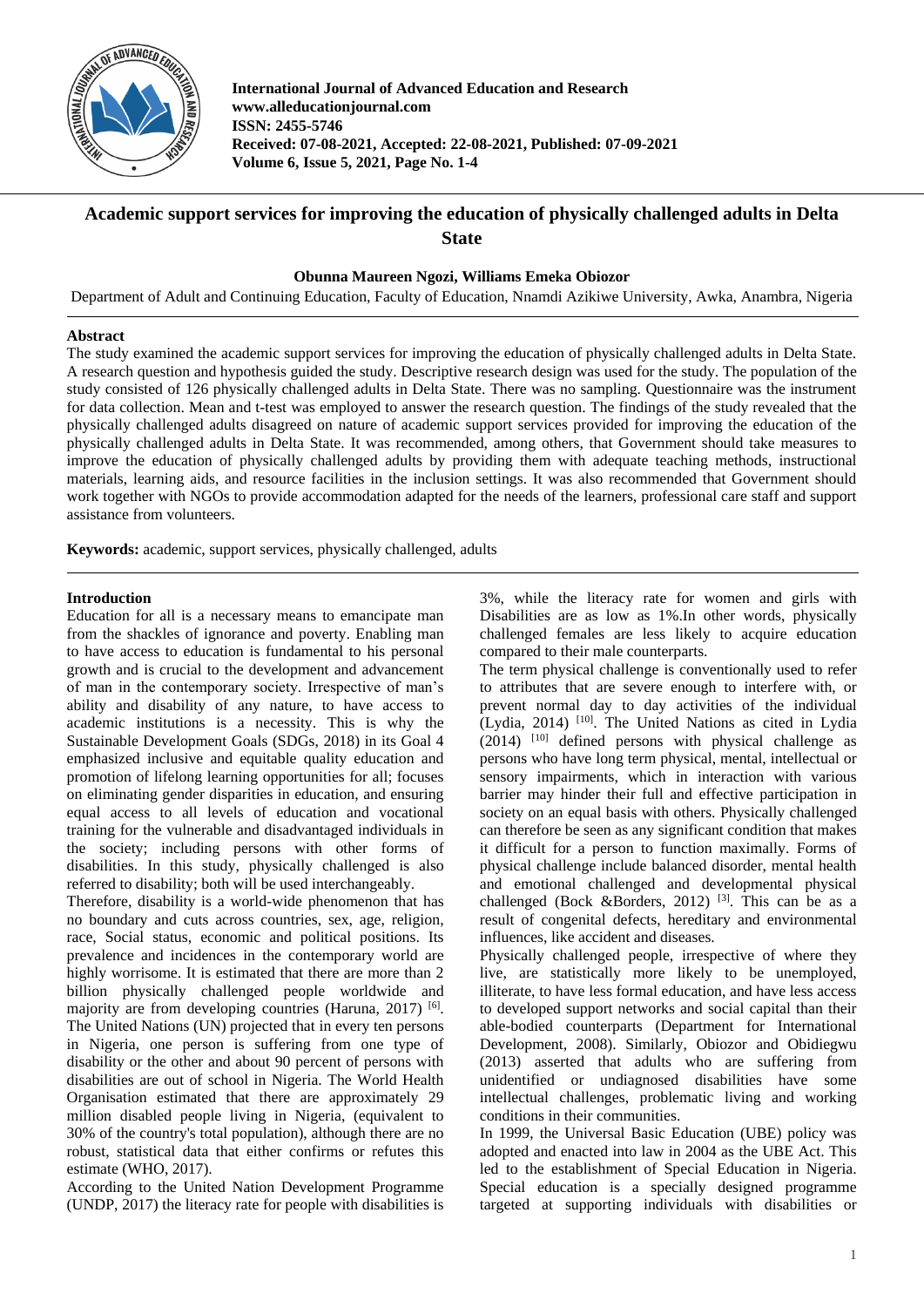exceptional individuals in the society to acquire literacy and vocational skills, for them to be able to discover and utilize effectively their talents and skills for self-improvement and survival (Obiozor & Pang, 2009)<sup>[16]</sup>. Broadly speaking, the Federal Republic of Nigeria (FRN, 2013) on its National

Policy on Education highlighted that the aims of Special education include;

- 1. Provide access to education for all persons, in an inclusive setting;
- 2. Equalize education opportunities for all persons, irrespective of their generic composition, social, physical, sensory, mental, psychological or emotional disabilities;
- 3. Provide adequate education for all persons with special needs in order that they may fully contribute their own quota to the development of the nation;
- 4. Provide opportunities for exceptionally gifted and talented persons to develop their talents, natural endowment/traits at their own pace in the interest of national development; and
- 5. Design a diversified and appropriate curriculum for the different target groups.

Irrespective of the fact that there is provision for adults living with disabilities, this category of persons are faced with lack of accessible infrastructural facilities in academic institutions, poor enrollment, and competent educators with right andragogical skills to manage their physical, intellectual and emotional needs (Ilayaraja & Manoharan, 2012). These problems call for a need for academic institutions to integrate the physically challenged adults in the institutional planning through providing some wellstructured buildings, disability friendly environment, social infrastructure, accessible libraries and support services that can accommodate all forms of disabilities.

Nevertheless, as at 2012, Oyo State had 26 public primary and junior secondary schools for persons with disabilities and Osun State had 18. In Oyo and Osun States residential facilities and lunch are provided (Nkechi, 2013)<sup>[14]</sup>. Nkechi asserted that Delta State government is yet to fully implement the scheme, as the special education scheme across the state are either moribund with falling rooftops, waterlogged or inaccessible. The special schools located in Asaba, Warri, Ughelli and Agbor are usually overcrowded due to lack of classroom block. Despite the level of commitment demonstrated towards the education of persons with special needs in some states, there are enormous problems and much need to be done in order to accommodate and provide qualitative education to a large number of adults with special needs in the country. That is why there is need for support services to be established to render assistance to these groups of persons in the society. This is because the general services in academic institutions may not always meet the needs of disabled adults, who have different needs depending on their specific disabilities and may need access to specialist facilities (Stein, 2013)<sup>[18]</sup>.

Support services, therefore, are systems or procedures that are purposefully created and effectively utilized by institutions to support and to facilitate learning (Molefi, 2009) <sup>[12]</sup>. According to Kaur (2016) <sup>[9]</sup> support services involves a cluster of facilities and activities that are provided to make the learning process easier and more interesting for learners. In otherwise, Support services are

supports and resources needed to promote learning processes, encouragement, materials, financial assistance, parental knowledge or other activities that will enable them mix with the society.

According to Neena and Anuradha (2009)  $[13]$ , the various types of services for persons with physical challenges, include academic support, administrative support, community support, parental support and peer support.

Academic support is the most important support to ensure appropriate education for adults living with physical disabilities. It generally helps to foster the development of physically challenged adults' competencies, life skills and habits of academic excellence. Stein  $(2013)$  [18] highlighted that academic support consists of the following measures; provision of instructional materials for adults with special needs and providing specialized help to adults with special needs in the resource room. The author further pointed other measures as modifying/ adopting the curriculum to suit adults with special needs, improving the quality of teaching, adopting innovative teaching practices, providing remedial instructions to adults with special needs, establishing linkage with special schools and utilizing the expertise and resources of special schools. Stein further averred that it is important for instructors of physically challenged adults to adopt innovative practices like participatory learning, peer tutoring, cooperative learning, and team learning while facilitating the learning of physically challenged adults.

Furthermore, the objective of providing support service to adults according to Makoe  $(2012)$ <sup>[11]</sup> is to develop in every physically challenged adult a sense of responsibility for his or her own learning by focusing on individual learner's experiences, perspectives, background, interests, capabilities and needs. Oriogu, Odoaka and Okafor (2017) [17] postulated that the above objective according to Makoe has not been accomplished in Nigeria in general and Delta State in particular. The authors lamented that institutions in Nigeria fail to put into consideration different adults' needs of both able and physically challenged adults in Nigeria. Some of the identified academic support services lagging include feedback, conducive learning environment, assistive technology, learning materials, facilitator support, peer support and counseling services. It is upon this background that this study seeks to determine the academic support services for improving the education of physically challenged adults in Delta State.

### **Research Question**

The following research question guided the study:

1. What are the academic support services for improving the education of physically challenged adults in Delta State?

#### **Hypothesis**

### **The following null hypothesis will be tested at 0.05 level of significance**

1. There is no significant difference in the mean ratings of male and female physically challenged adults on academic support services for improving their education.

#### **Method**

This study adopted descriptive survey research design. This study is carried out in Delta State. The population of this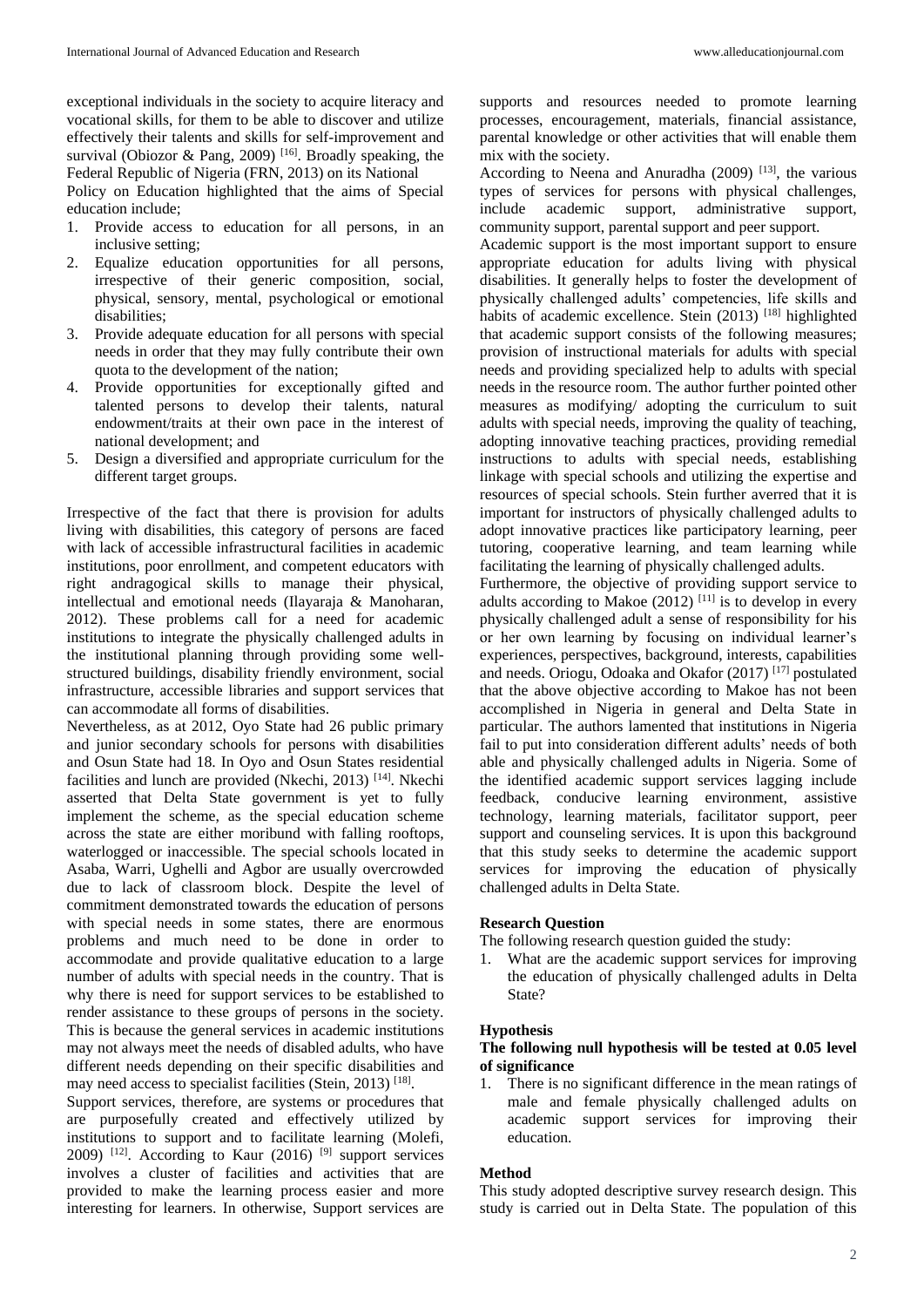study comprised of 126 physically challenged adults in 11 Special Education Centres in Delta State. There was no sampling since the size is considered manageable. A structured questionnaire was developed for the study by the researcher, titled "Questionnaire on Academic Support Services for Improving the Education of Adults Living with Disability" (QASSIEALD).

The instrument was validated by three experts. The reliability of the instrument was ascertained by administering 20 copies of the instrument to physically challenged adults in Special Education Centre in Oji River in Enugu State which is not part of the study. Cronbach Alpha was used to determine the internal consistency of the instrument. The instrument yielded reliability co-efficient of 0.81. Arithmetic mean was used to analyze the data related to the research question while t-test was used to test the hypothesis at 0.05 level of significance.

#### **Results**

## **Research Question 1**

What are the academic support services for improving the education of physically challenged adults in Delta State?

**Table 1:** Respondents' Mean and Standard Deviation Scores on Academic Support Services for Improving the Education of Physically Challenged Adults

| S/N Items on academic support services for improving the education of physically challenged adults |                                                                                                                                              | Resp.  | $\mathbf X$ | <b>SD</b>        | <b>Remarks</b> |
|----------------------------------------------------------------------------------------------------|----------------------------------------------------------------------------------------------------------------------------------------------|--------|-------------|------------------|----------------|
|                                                                                                    | We are provided with e-learning technology (e.g. computers, multimedia, audio/visual equipment)                                              | Male   | 2.03        | 1.13             | Disagree       |
|                                                                                                    |                                                                                                                                              | Female | 2.15        | 1.39             | Disagree       |
| 2                                                                                                  | We are provided with laboratory facilities for practical/demonstration classes                                                               | Male   |             | 2.48 0.85        | Disagree       |
|                                                                                                    |                                                                                                                                              | Female | 2.12        | 1.16             | Disagree       |
| 3                                                                                                  | We are provided with additional resource books in the libraries according to reading or research<br>needs of adults living with disabilities | Male   |             | $2.47 \mid 0.69$ | Disagree       |
|                                                                                                    |                                                                                                                                              | Female |             | $2.41 \mid 0.94$ | Disagree       |
| 4                                                                                                  | We are provided with direct and immediate feedback strategies for learners with disabilities                                                 | Male   |             | $2.27 \mid 0.84$ | Disagree       |
|                                                                                                    |                                                                                                                                              | Female | 2.25        | 1.27             | Disagree       |
| 5                                                                                                  | We are provided with assistance on how to operate computer-assisted packages                                                                 | Male   | 2.47 0.89   |                  | Disagree       |
|                                                                                                    |                                                                                                                                              | Female | 2.00        | 1.27             | Disagree       |
| 6                                                                                                  | We are provided with course content (curriculum) according to needs of adults living with<br>disabilities                                    | Male   |             | 3.43 0.99        | Agree          |
|                                                                                                    |                                                                                                                                              | Female | 3.28 1.17   |                  | Agree          |
| 7                                                                                                  | We are provided with learning experiences (e.g., seminars, tutorials) in different programmes                                                | Male   | 3.39        | 1.05             | Agree          |
|                                                                                                    |                                                                                                                                              | Female | 3.43 1.01   |                  | Agree          |
| 8                                                                                                  | We are provided with resource materials such as story books, dictionaries, newspapers, journals,                                             | Male   | 2.16 0.92   |                  | Disagree       |
|                                                                                                    | magazines, etc., for our reading pleasure.                                                                                                   | Female |             | $2.25 \mid 0.98$ | Disagree       |
| 9                                                                                                  | We are provided with teaching resources that respond to class requirements Braille, sign language<br>interpreters, tape recorders            | Male   |             | $3.43 \mid 0.98$ | Agree          |
|                                                                                                    |                                                                                                                                              | Female | 3.31        | 1.06             | Agree          |
|                                                                                                    | Cluster Mean                                                                                                                                 | Male   | 2.41        |                  | Disagree       |
|                                                                                                    |                                                                                                                                              | Female | 2.48        |                  | Disagree       |

Table 1 shows the item by item analysis of academic support services for improving the education of physically challenged adults. The result revealed that male and female respondents jointly disagreed on items 1, 2, 3, 4, 5 and 8. The analysis also revealed that male and female respondents jointly agreed on items 6, 7 and 9. More so, the cluster mean of 2.41 and 2.48 for male and female physically challenged adult means that the respondents disagreed on academic support services for improving the education of physically challenged adults in Delta State. The standard deviation scores ranging from  $0.69 - 1.13$  (for male respondents) and 0.98 – 1.39 (for female respondents) means that the difference between the standard deviation scores were not much, therefore this shows that the items are homogenous.

#### **Discussion of Findings**

The findings in this study revealed that male and female physically challenged adults disagreed on academic support services for improving the education of physically challenged adults in Delta State. This means that in terms of academics, physically challenged adults hardly receive appropriate educational support services, such as provision of e-learning technology, laboratory facilities and resource materials. This finding supported the findings of Ibijola (2017) which stressed that the provision of students support services are inadequate both in the federal and state universities. The findings corroborated the National Universities Commission report of inadequacy of relevant facilities and services for students in Nigerian universities. On the other hand, this finding disagreed with the finding of Junio-Sabio (2012) that students generally find all the vices provided (registration and admission services; library services; information and learning technology services; academic advising; student learning support services and teaching resources) by the College to be important. The difference between the findings of both studies could be the disparity between both respondents of both studies. It could be that the academic support given to physically challenged adults differ from that of able bodied students. Their different perception could be why both findings differ.

Furthermore, the finding could imply that personal care and special needs of physically challenged adults are not made a priority by the Centre; also teaching is not fostered according to the curriculum needs of physically challenged adults in the school in order to boost their academic success.

### **Recommendations**

Based on the findings of this study, the following recommendations were made:

- 1. Government should take measures to improve the education of physically challenged adults by providing them with flexible teaching methods, instructional materials, learning aids and resource facilities in the integrated settings.
- 2. Government should work together with NGOs to provide accommodation adapted for the needs of the